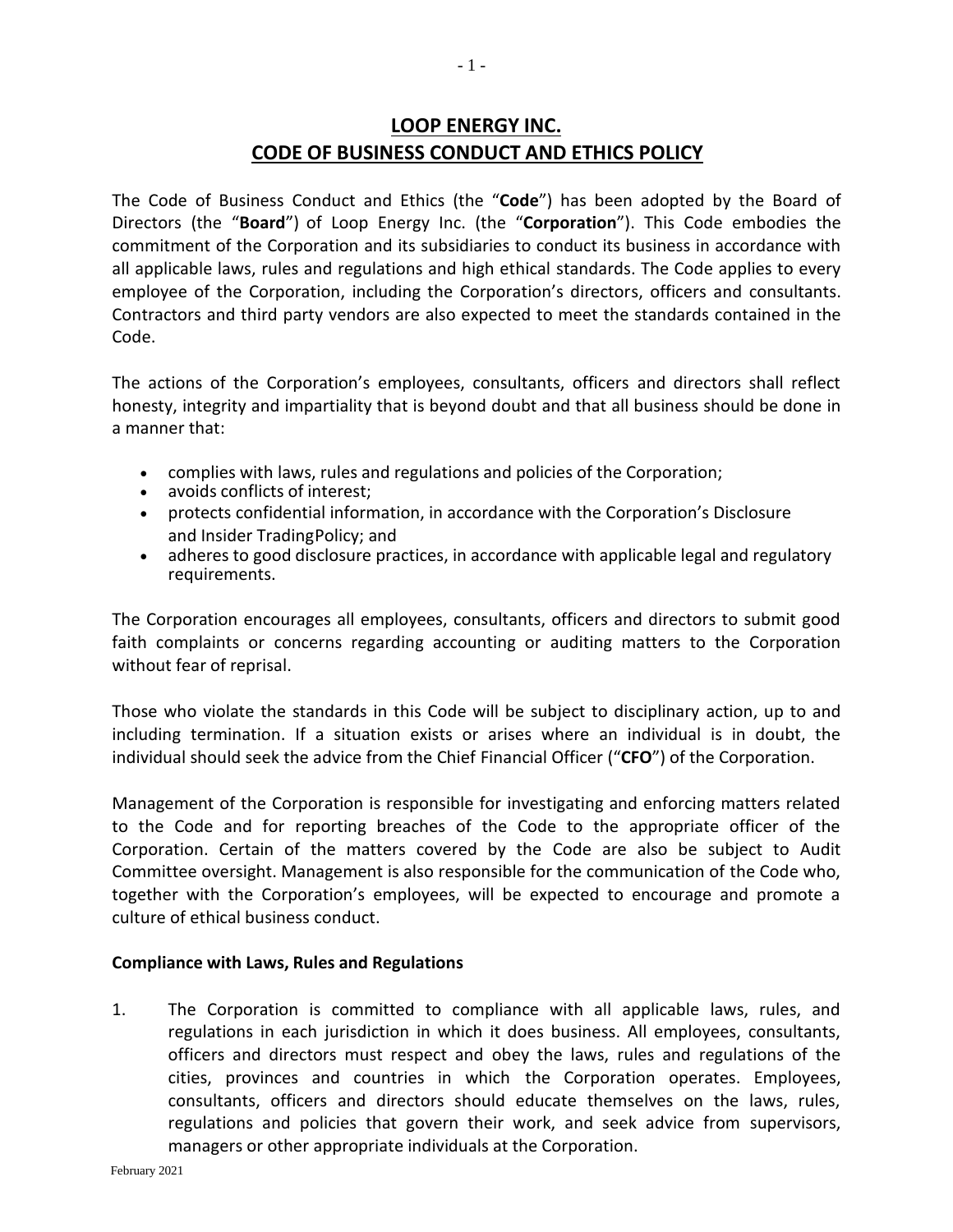## **Accuracy of Corporate Records and Reporting**

- 2. The books and records of the Corporation must reflect in reasonable detail all of its business transactions in a timely, fair and accurate manner in order to, among other things, permit the preparation of accurate financial statements in accordance with generally accepted accounting principles. All assets and liabilities of the Corporation must be recorded as necessary to maintain accountability for them. All business transactions must be properly authorized and transactions must be supported by accurate documentation in reasonable detail and recorded properly. Documents or records shall never be altered or destroyed so as to hide the documents or an individual's actions.
- 3. No information may be concealed from the Corporation's external auditors, the officers of the Corporation, the Board or any committee thereof. In addition, it is illegal to fraudulently influence, coerce, manipulate or mislead an external auditor who is auditing the Corporation's financial statements.
- 4. Business records and communications often become public through legal or regulatory investigations or the media. This applies to email, voice mail or memos and hence all directors, officers, employees, and consultants should avoid recording inappropriate notes or comments that would embarrass them or the Corporation should they be made public.

## **Insider Trading**

5. Employees, consultants, officers and directors who have access to confidential information about the Corporation or one of its business partners are not permitted to use or share that information for stock trading purposes or for any other purpose except the conduct of its business. All non-public information about the Corporation (or about any other company) should be considered confidential information. To use non-public information for personal financial benefit or to "tip" others, including family members, who might make an investment decision on the basis of this information, is not only unethical but also illegal. The Corporation has adopted a Disclosure Policy and an Insider Trading Policy in order to prevent improper trading of securities of the Corporation and the improper communication of undisclosed material information regarding the Corporation. All employees, consultants, officers and directors are expected to thoroughly understand and comply with such policies.

#### **Conflicts of Interest**

6. All employees, consultants, officers and directors have an obligation to act in the best interests of the Corporation. A conflict of interest is a conflict between a person's private interests and public obligations as an employee, consultant, officer or director of the Corporation. Where conflicts of interest arise, the Corporation's employees,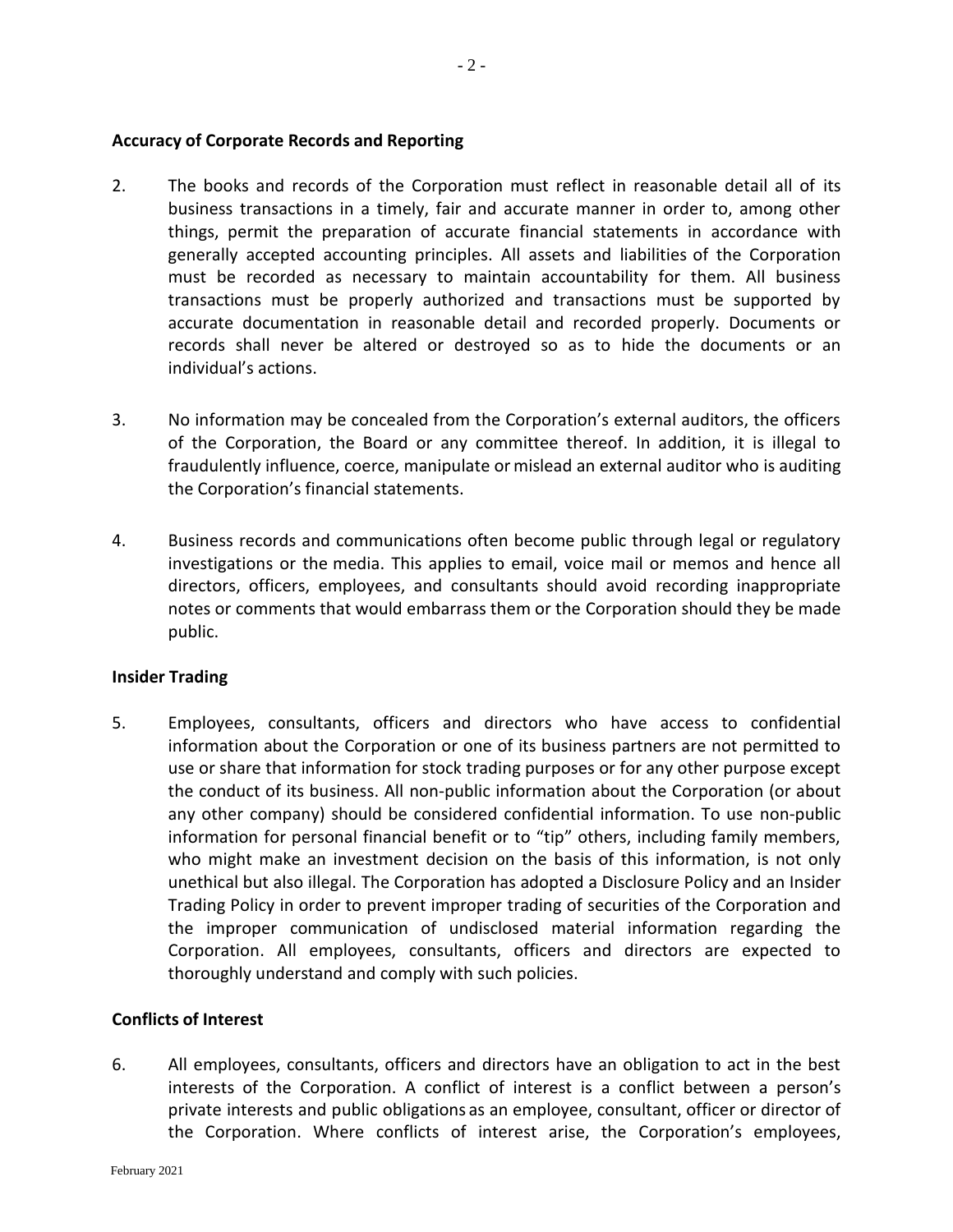consultants, officers and directors must provide full disclosure of the circumstances and not be involved in any related decision-making process.

- 7. If a conflict of interest exists, and there is no failure of good faith on the part of the employee, consultant, officer or director, the Corporation's policy generally will be to allow a reasonable amount of time for the employee, consultant, officer or director to correct the situation in order to prevent undue hardship or loss. However, all decisions in this regard will be at the discretion of the Chief Executive Officer ("**CEO**"), whose primary concern in exercising such discretion will be in the best interests of the Corporation.
- 8. Examples of conflicts of interest include:
	- (a) **Employment/Outside Employment**. In consideration of your employment with the Corporation, you are expected to devote your primary attention to the business interests of the Corporation. You are prohibited from engaging in any activity that interferes with your performance or responsibilities to the Corporation or is otherwise in conflict with or prejudicial to the Corporation. Any employee, consultant, officer or director should not accept simultaneous employment withthe Corporation's supplier, customer, developer or competitor, or from taking part in any activity that enhances or supports a competitor's position. Additionally, you must disclose to the Corporation any interest that you have that may conflict with the business of the Corporation. If you have any questions on this requirement, you should contact the CFO.
	- (b) **Outside Directorships**. It is a conflict of interest to serve as a director of any company that competes with the Corporation. Although you may serve as a director of the Corporation's supplier, customer, developer or other business partner, its policy requires that such position not conflict or otherwise interfere with your duties to the Corporation and that you first obtain written approval from the Chair, before accepting a directorship. Any compensation you receive should be commensurate with your responsibilities in your capacity as a director. Such approval may be conditioned upon the completion of specified actions.
	- (c) **Business Interests**. If you are considering investing in the Corporation's customer, supplier, developer or competitor, you must first take great care to ensure that these investments do not compromise your responsibilities to the Corporation. Many factors should be considered in determining whether a conflict exists, including the size and nature of the investment; your ability to influence the Corporation's decisions; your access to confidential information of the Corporation or of the other company; and the nature of the relationship between the Corporation and the other company. You should generally try to avoid even the appearance of impropriety or conflict.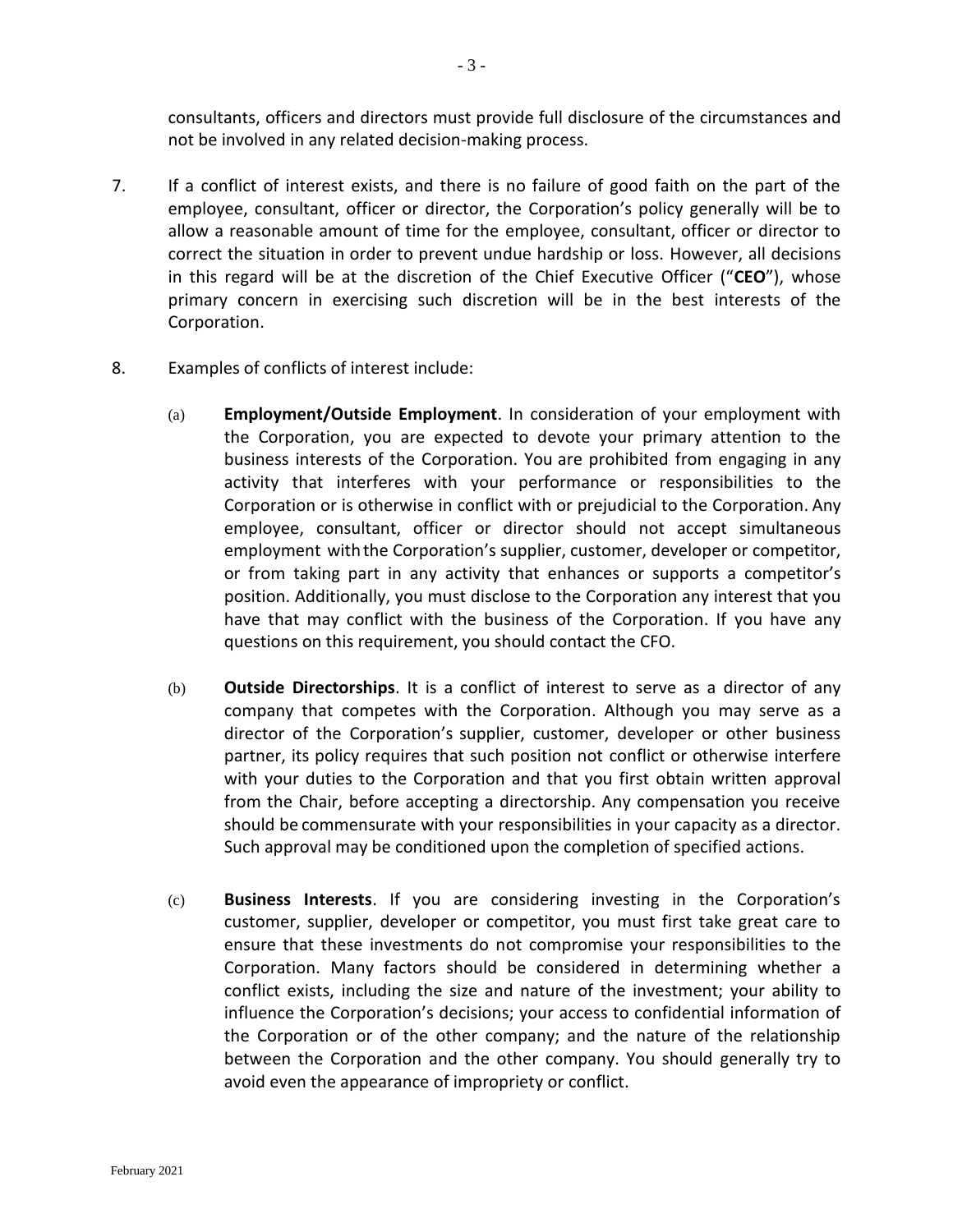- (d) **Related Party Transactions**. As an absolute rule, you should avoid conducting the business of the Corporation with a relative or significant other, or with a business in which a relative or significant other is associated in any significant role. Relatives include: your spouse, sister, brother, daughter, son, mother, father, grandparents, aunts, uncles, nieces, nephews, cousins, step relationships and in-laws. Significant others include: persons living in a spousal or familial fashion with an employee, consultant, officer or director. If such a related party transaction is unavoidable, you must fully disclose the nature of the related party transaction to the Corporation's CFO. If determined to be material to the Corporation by the CFO, the Corporation's Audit Committee must review and approve in writing in advance such related party transactions.
	- (i) The most significant related party transactions, particularly those involving the Corporation's directors or executive officers, must be reviewed and approved in writing in advance by the Corporation's Board. The Corporation must report all such material related party transactions under applicable accounting rules, federal securities laws, SEC rules and regulations, and securities market rules. Any dealings with a related party must be conducted in such a way that no preferential treatment is given.
	- (ii) The Corporation discourages the employment of relatives and significant others in positions or assignments within the same department and prohibits the employment of such individuals in positions that have a financial dependence or influence (i.e., an auditing or control relationship, or a supervisor/subordinate relationship). The purpose of this Code is to prevent the organizational impairment and conflicts that are a likely outcome of the employment of relatives or significant others, especially in asupervisor/subordinate relationship.
	- (iii) If a question arises about whether a relationship is covered by this Code, the CFO will determine whether an applicant's or transferee's acknowledged relationship is covered by this Code. Willful withholding of information regarding a prohibited relationship/reporting arrangement may be subject to corrective action, up to and including termination.
	- (iv) If a prohibited relationship exists or develops between two employees, the employee in the senior position must bring this to the attention of his/her supervisor. The Corporation retains the prerogative to separate the individuals at the earliest possible time, either by reassignment or by termination, if necessary.
- (e) **Other Situations**. Since other conflicts of interest may arise, it would be impractical to attempt to list all possible situations. If a proposed transaction or situation raises any questions or doubts in your mind you should consult the CFO.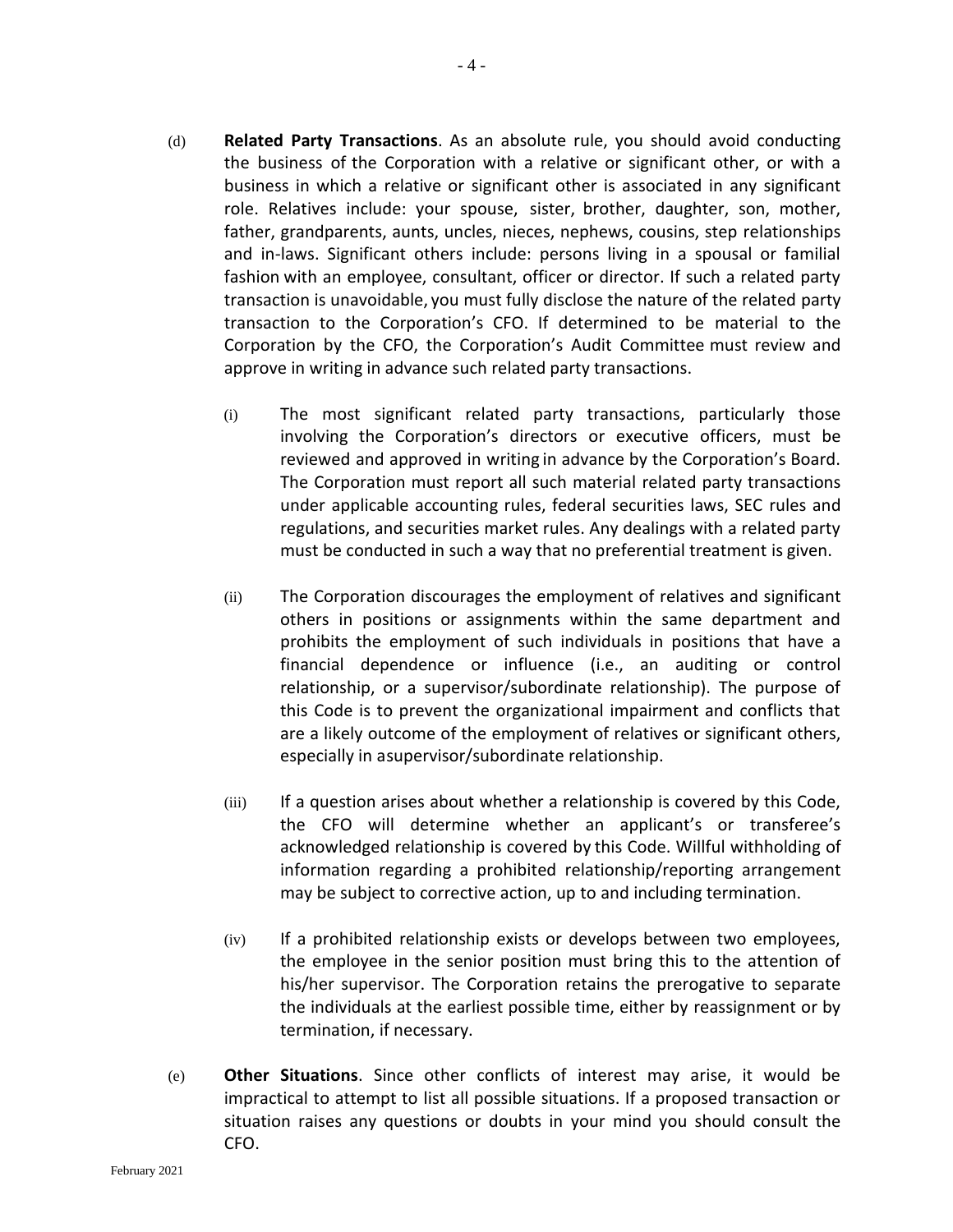## **Confidentiality**

- 9. Information is an asset, and the Corporation's partners and shareholders depend on its diligence in protecting the Corporation's assets. To avoid a breach of confidentiality, all employees, consultants, officers and directors should maintain all confidential information in strict confidence, except when disclosure is authorized by the Corporation or legally mandated. Confidential information includes, among other things: any non-public information concerning the Corporation, including its business, financial performance, results or prospects, and any non-public information provided by a third party with the expectation that the information will be kept confidential and used solely for the business purpose for which it was conveyed. The obligation to keep information strictly confidential also extends beyond your employment or directorship with the Corporation.
- 10. Personal communications should be kept to a minimum. Unauthorized use or distribution of confidential information violates the Corporation's policies. It is also illegal and could result in civil and/or criminal penalties.

## **Corporate Opportunities**

11. Employees, consultants, officers and directors are prohibited from taking for themselves, personally or for the benefit of others, opportunities that are discovered through the use of corporate property, information or position, except to the extent that a waiver has been granted under this Code. No employee, consultant, officer or director may use corporate property, information, or position for improper personal gain or for the improper personal gain of others, and no employee, consultant, officer or director may compete with the Corporation, directly or indirectly. Employees, consultants, officers and directors owe a duty to the Corporation to advance the Corporation's interests when the opportunity to do so arises.

#### **Protection and Proper Use of Corporation Assets**

12. All employees, consultants, officers and directors should protect the Corporation's assets and ensure their efficient use. The Corporation's assets should be protected from loss, damage, theft, misuse and waste. The Corporation's assets include your time at work and work product, reports and records, trade secrets and strategies, as well as the Corporation's equipment, computers and software, trading and bank accounts, company information and its reputation, trademarks, name and other intangible assets. The Corporation's telephone, email, voicemail and other electronic systems are primarily for business purposes.

#### **Competition and Fair Dealing**

13. Each employee, consultant, officer and director should endeavor to deal fairly with the Corporation's counterparties, suppliers, competitors and employees. The Corporation seeks to outperform its competition in a fair and honest manner. No employee,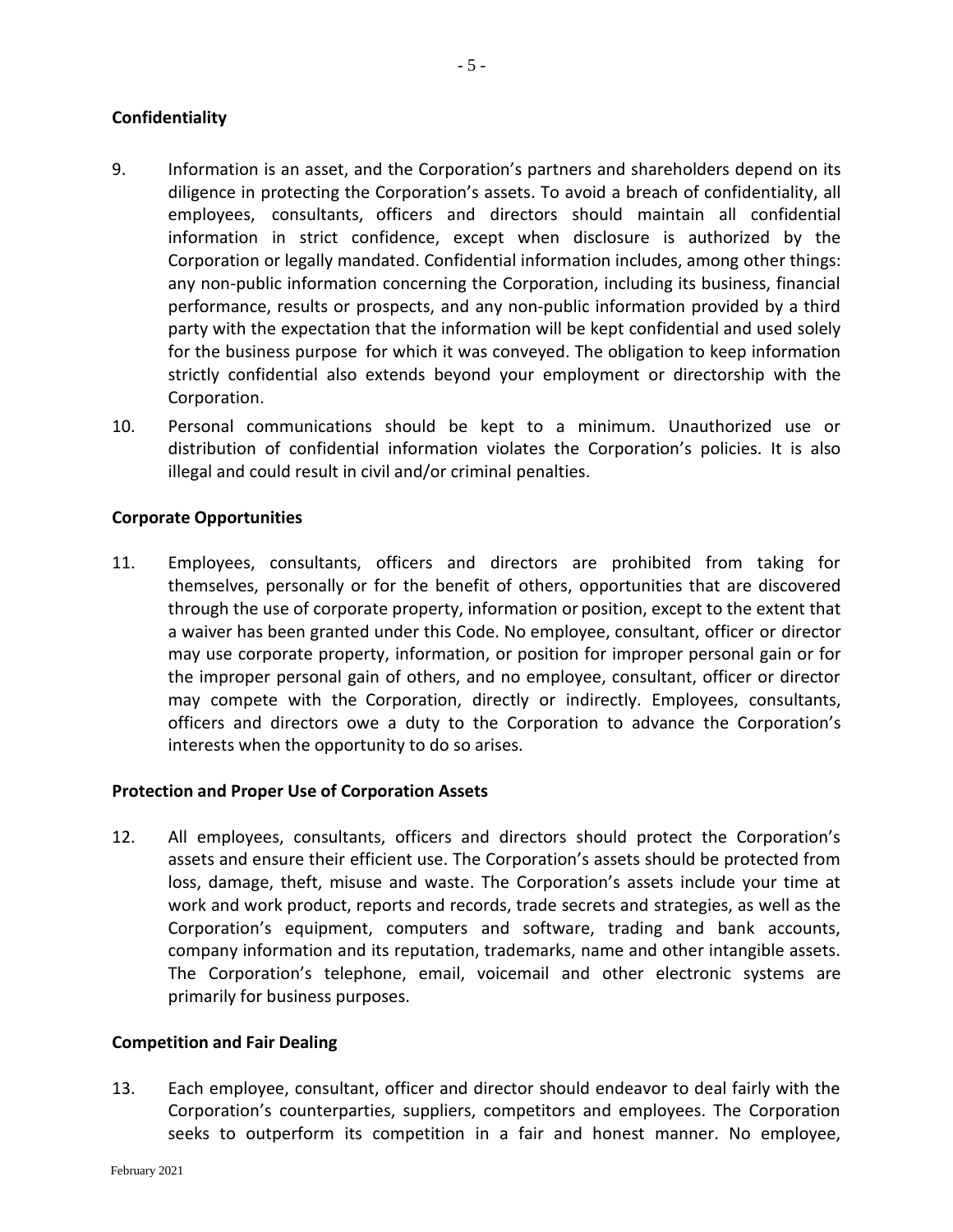consultant, officer or director should take unfair advantage of anyone through unlawful manipulation or concealment, abuse of privileged information, misrepresentation of material facts or any other intentional unfair-dealing practice.

14. Each employee, consultant, officer or director is required to maintain impartial relationships with the Corporation's suppliers and customers.

## **Gifts, Favours, Entertainment and Payments Received by Employees**

- 15. Employees are expected to take action and make decisions based on an impartial and objective assessment of each situation, free from the influence of gifts and similar favours that might compromise judgment. The Corporation avoids both the fact and the appearance of improperly influencing relationships with the organizations or individuals with whom it deals. Employees shall not seek or accept gifts, payments, fees or services, valuable privileges, vacations, trips without a business purpose, loans (other than conventional loans from lending institutions), or other favours, from any person or business organization that does business with or is a competitor of the Corporation, except as provided below. No employee can accept anything of value in exchange for referral of third parties to any such person or business organization.
- 16. The following guidelines should be followed:
	- (a) Employees may accept gifts and entertainment usually associated with accepted business practicesfor themselves and members of their families if:
		- (i) they are infrequent;
		- (ii) they legitimately serve a definite business purpose;
		- (iii) they are appropriate to the business responsibilities of the individuals involved; or
		- (iv) they are within the limits of reciprocation as a normal business expense.
	- (b) Employees should neither give nor receive gifts with more than a nominal value. Employees must inform their immediate superior of gifts and entertainment received within a reasonable period not exceeding one month from receipt.
	- (c) A strict standard is expected with respect to gifts, services or considerations of any kind from suppliers. Entertainment at the expense of suppliers, which exceeds the limits set out in the guidelines presented above, should not be accepted in any circumstances.
	- (d) It is never permissible to accept a gift in cash or cash equivalents (i.e. stocks or other form of marketable securities or vouchers) of any amount.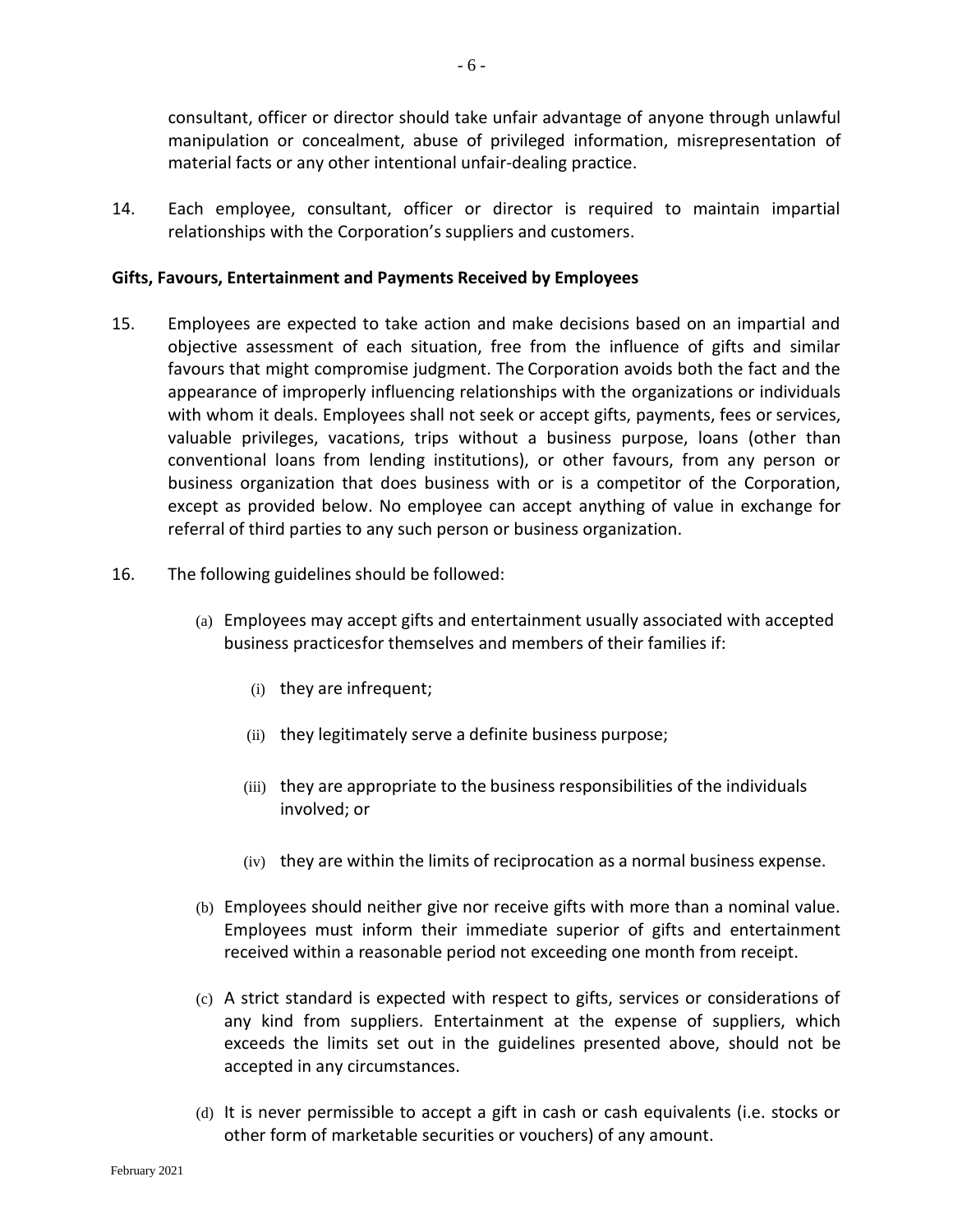(e) The propriety of employees keeping valuable gifts with a value substantially in excess of Canadian accepted business practices, versus turning them over to the Corporation should be discussed with the CFO.

## **Gifts, Favours, Entertainment and Payments Given by the Corporation**

- 17. Gifts, favours, and entertainment may be given to others at the Corporation's expense only if they meet all of the following criteria:
	- (a) they are consistent with accepted business practices;
	- (b) they are of sufficiently limited value, and in a form that could not be construed as a bribe orpayoff;
	- (c) they are not in violation of applicable laws and generally accepted ethical standards; and
	- (d) public disclosure of the facts will not embarrass the Corporation.

#### **Employee Harassment and Discrimination**

- 18. The Corporation is committed to fair employment practices in which all individuals are treated professionally and with dignity and respect. The Corporation believes in a diverse and inclusive working environment. The Corporation will not tolerate or condone any type of illegal discrimination or harassment,including sexual harassment.
- 19. The Corporation's employees, consultants, officers and directors are entitled to work in an environmentfree from sexual harassment and hostile or offensive behavior.
- 20. Conduct that belittles or demeans any individual on the basis of gender, race, religion, national origin, sexual preference, age, disability, or other similar characteristics or circumstances protected by applicable laws and regulations is also not tolerated or condoned by the Corporation.

#### **Environmental, Safety, and Occupational Health Practices**

- 21. The Corporation believes that sound environmental, safety and occupational health management practices are in the best interests of the Corporation, its employees, consultants, officer, directors and its shareholders and the communities in which it operates. The Corporation is committed to conducting its business in accordance with recognized industry standards and to meeting or exceeding all applicable environmental and occupational health and safety laws and regulations. Achieving this goal is the responsibility of all employees, consultants, officers and directors.
- 22. If a safety incident occurs, make sure it is reported promptly.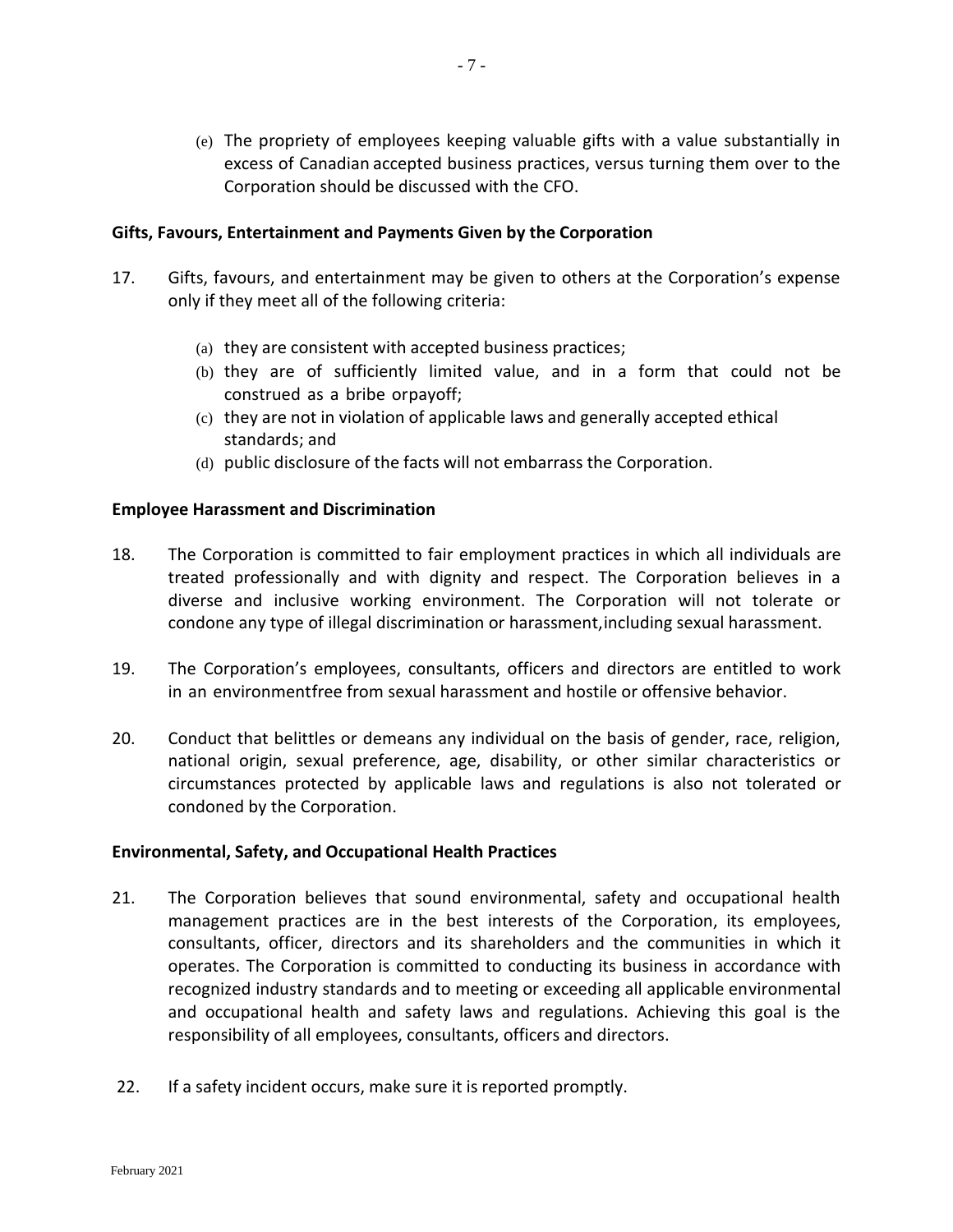#### **Whistleblower Policy**

- 23. The Corporation is committed to maintaining the highest standards of business conduct and ethics, as well as full compliance with all applicable government laws, rules and regulations, corporate reporting and disclosure, accounting practices, accounting controls, auditing practices and other matters relating to fraud against shareholders (collectively "**Corporate Concerns**").
- 24. Pursuant to its charter, any issue of significant financial misconduct shall be brought to the attention of the Audit Committee for its consideration. In this regard, the Audit Committee shall establish and maintain procedures for (i) the receipt, retention and treatment of complaints received by the Corporation regarding accounting, internal accounting controls or auditing matters and (ii) the confidential, anonymous submission by employees of the Corporation of concerns regarding questionable accounting or auditing matters. In order to carry out its responsibilities under its charter, the Audit Committee has adopted a Whistleblower Policy (the "**Policy**").
- 25. For the purposes of the Policy, "Corporate Concerns" is intended to be broad and comprehensive and to include any matter, which in the view of the complainant, is illegal, unethical, contrary to the policies of the Corporation or in some other manner not right or proper.
- 26. Examples would include, but are not limited to:
	- (a) violation of any applicable law, rule or regulation that relates to corporate reporting and disclosure;
	- (b) violation of any corporate policies, including health, safety, environmental, operational or ethical;
	- (c) fraud or deliberate error in the preparation, evaluation, review or audit of any financial statementof the Corporation or any of its subsidiaries;
	- (d) fraud or deliberate error in the recording and maintaining of financial records of the Corporationor any of its subsidiaries;
	- (e) deficiencies in or noncompliance with the Corporation or any of its subsidiaries' internal policies and controls;
	- (f) misrepresentation or a false statement by or to a director, officer consultant or employee of the Corporation or any of its subsidiaries respecting a matter contained in the financial records, reportsor audit reports; and
	- (g) deviation from full and fair reporting of the Corporation's consolidated financial condition.